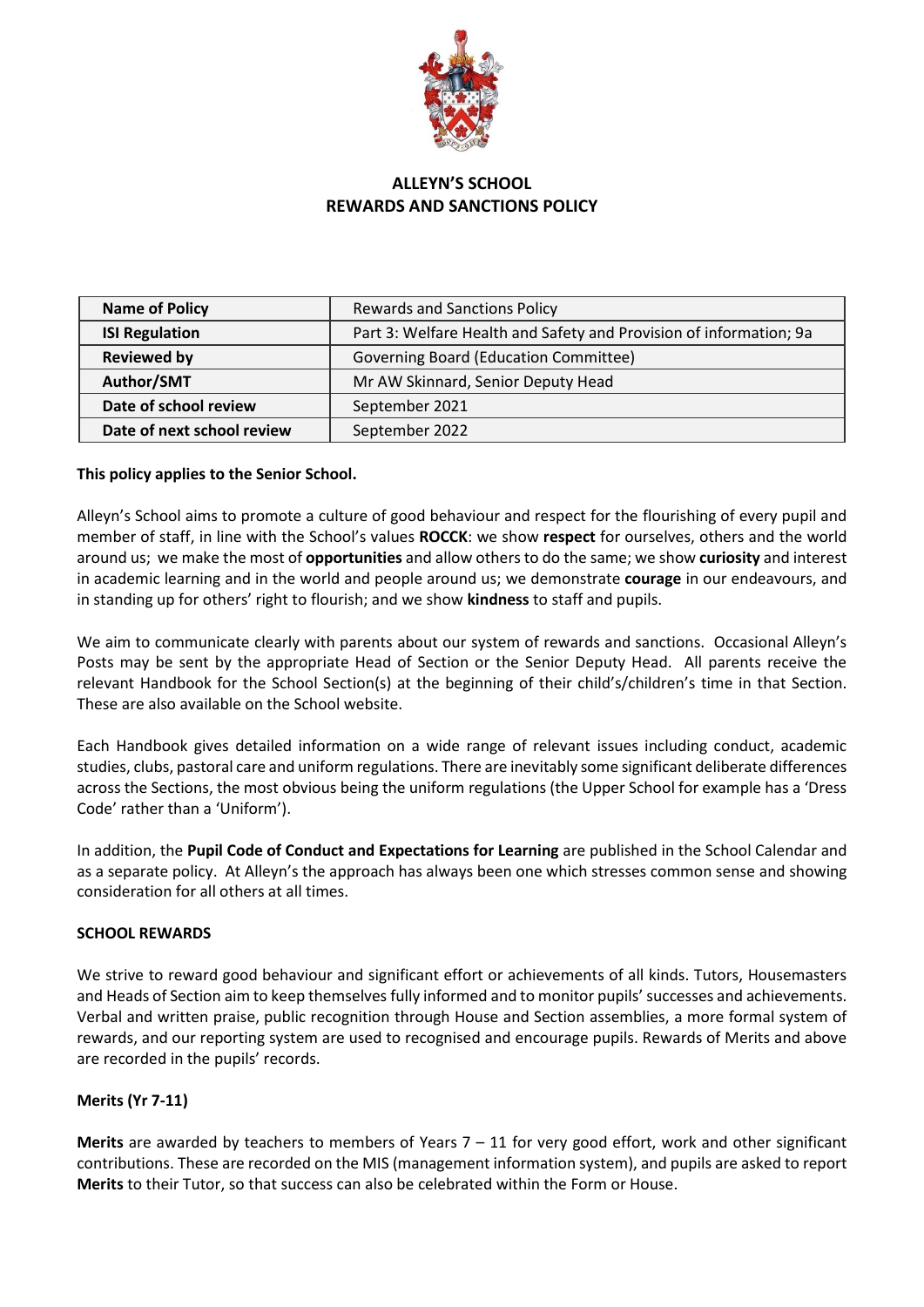# **Recognitions (all years)**

A **Recognition** is awarded for unusually good (or consistently good) work, or noteworthy contributions to other areas of school life.

The awarding of a **Recognition** is noted by the Head of Section (or their Deputy) and recorded on the MIS.

### **The Head's Book for Outstanding Achievement**

Pupils can be referred by any teacher for any act or achievement of exceptional merit. They sign a special book kept on display in the Head's Study and they also have their name printed in the end of term newsletter.

### **Summary of System of Rewards**

| Level |                                     | <b>MS</b>   | บร          | Who              |
|-------|-------------------------------------|-------------|-------------|------------------|
|       | Teacher comment (verbal or written) | Teacher     |             |                  |
|       | Merit                               | Merit       |             | Teacher or Tutor |
|       | Recognition                         | Recognition | Recognition | Head of Section  |
|       | Head's Book                         | Head's Book | Head's Book | Head             |

#### **ADDITIONAL REWARDS**

#### **Prizes and Awards**

Pupils are recognised with academic and co-curricular awards at the end of the school year. These include prizes reflecting excellence, endeavour and achievement in curricular and co-curricular areas.

# **Colours**

At the end of each year **full colours, half colours** and **commendations** are awarded to pupils who demonstrate outstanding commitment and attitude, and have excelled, in their chosen co-curricular activity.

# **SCHOOL SANCTIONS**

A calm but ordered and disciplined atmosphere is a precondition of a flourishing community and expectations for behaviour are laid out in the **Pupil Code of Conduct and Expectations for Learning** (which references other relevant school policies, such as the Anti Bullying and Harmful (Peer on Peer) Abuse Policy).

The School seeks to educate, encourage and guide pupils towards self-discipline. Where pupils do not meet the School's expectations, a sanction may be issued. We aim to make sanctions reasonable and useful. School sanctions are recorded on the pupils' records via the MIS and relevant staff are informed.

One-off instances of poor work/conduct, or minor offences will usually be dealt with directly by a teacher through, for instance, an immediate verbal correction or warning; a movement of seat, or a conversation at the end of the lesson or at a time convenient to the teacher; or a request to complete or repeat a piece of work at a specific time with other pupils via a departmental retention. Where it is felt that such a response is insufficient, the following sanctions can be issued.

The 'level' of sanction will depend on the seriousness and regularity with which a pupil has not met the teacher's expectations.

Timings and further details can be found below.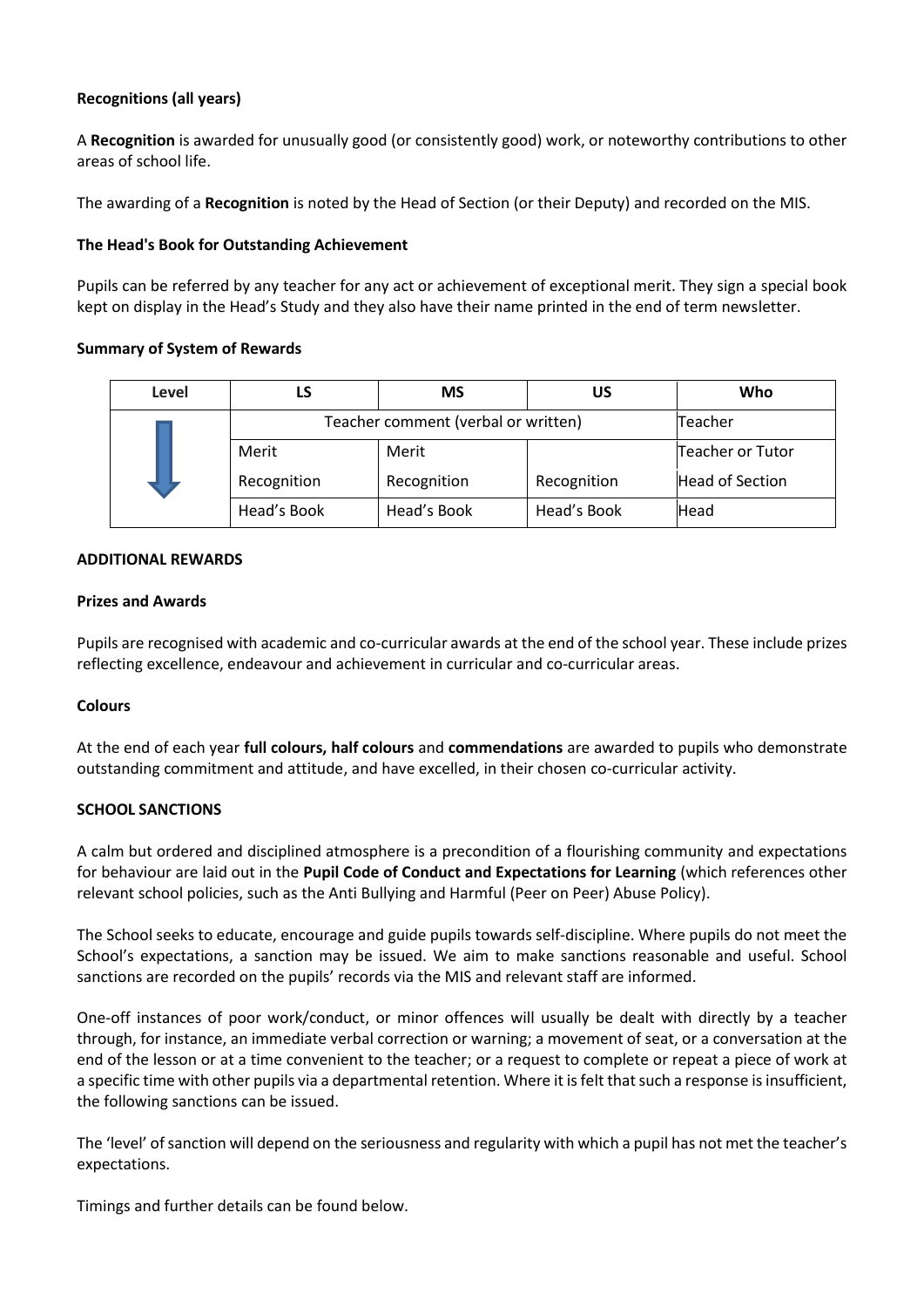### **Sanctions for academic issues**

| Level | LS                                                     | <b>MS</b><br>(Y9 -10) | <b>MS (Y11)</b>                      | US                               | Who can issue                        |
|-------|--------------------------------------------------------|-----------------------|--------------------------------------|----------------------------------|--------------------------------------|
|       | Teacher/in-class response/departmental retention       |                       |                                      |                                  | All teachers                         |
|       | Wednesday half detention (30 mins)                     |                       |                                      | Library<br>Detention<br>(1 hour) | All teachers                         |
|       | Wednesday full detention (1 hr)                        |                       | Wed full<br>detn $/$ or<br>HoDs Detn | HoDs'<br>Detention (Fri)         | All teachers/All<br>teachers via HoD |
|       | Saturday detention (issued by Head of Section) (2 hrs) |                       |                                      |                                  | <b>Head of Section</b>               |

For issues including poor quality or missing work, plagiarism and cheating.

#### **Sanctions for poor conduct**

For issues including poor behaviour for learning, misuse of ICT, disruption, poor punctuality, failure to attend, repeated lack of equipment or incorrect uniform, mistreatment of others.

| Level | LS                                                     | <b>MS</b><br>$(Y9 - 10)$ | <b>MS (Y11)</b> | US                                     | Who can issue                  |
|-------|--------------------------------------------------------|--------------------------|-----------------|----------------------------------------|--------------------------------|
|       | Teacher/in-class response                              |                          |                 |                                        | All teachers                   |
|       | Breaktime report (15 mins)                             |                          |                 |                                        | All teachers                   |
|       | Wednesday half detention                               |                          |                 | Gating                                 | All teachers/Hsm<br>or USMT    |
|       | Wednesday full detention                               |                          |                 | <b>Housemasters</b><br>detention (Fri) | All teachers /<br>Housemasters |
|       | Saturday detention (issued by Head of Section) (2 hrs) |                          |                 |                                        | <b>Head of Section</b>         |

#### **Confiscation**

Items that are prohibited or being misused in the presence of staff may be confiscated. Such items can be collected from the relevant Section office at the end of the day. Confiscation may be followed up with a formal sanction, where this is deemed appropriate.

Confiscated mobile phones will be taken to Reception, where they can be collected at the end of the day.

#### **Temporary removal from the activity/lesson**

On rare occasions where the behaviour of a pupil is significantly disrupting the learning of others, a teacher may require the pupil to leave the classroom and report to the Section Administrator's office. The teacher informs the relevant office that the pupil will be attending, and the Head of Section will issue an appropriate sanction, in consultation with the teacher.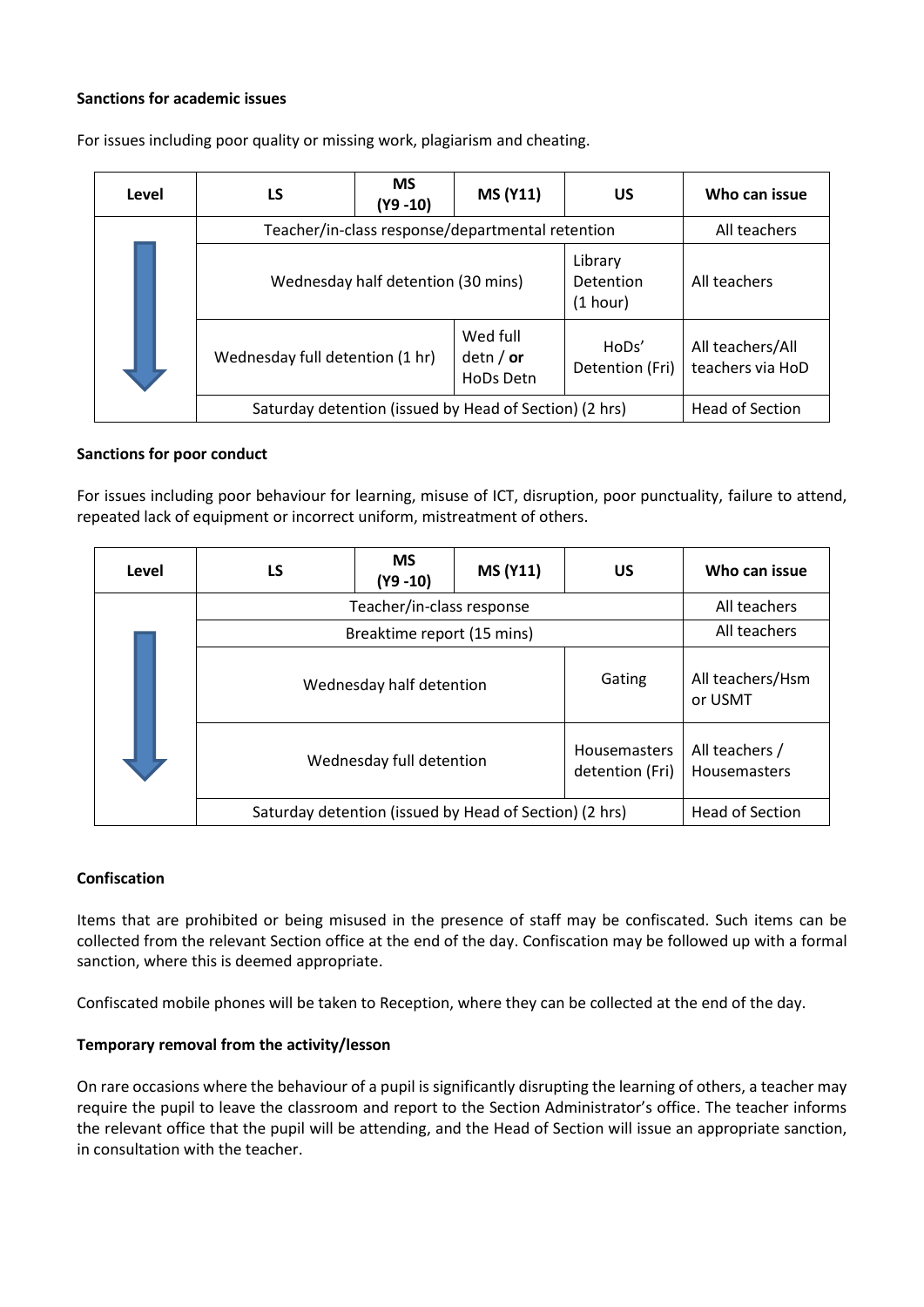### **Temporary and Permanent Exclusion**

In serious cases of misconduct, as set out in the School's **Exclusion Policy**, a pupil may be temporarily or permanently excluded from the School.

#### **Behaviour Contract**

Where the behaviour of a pupil has been unacceptable, the Head reserves the right to offer that pupil a Behaviour Contract, which will be reviewed after an agreed period of time.

#### **Malicious accusations against staff**

All members of staff are aware that there are procedures in place aimed at protecting them from malicious accusations against them made by pupils. The School will consider the application of an appropriate sanction, which could include temporary or permanent exclusion (as well as referral to the police if there are grounds for believing a criminal offence may have been committed).

#### **ADDITIONAL SUPPORT TO MEET EXPECTATIONS**

In addition to the formal sanctions above, pupils who are struggling to meet expectations for academic organisation, behaviour for learning and effort may also be provided with a compulsory (or voluntary) mechanism of support, as follows.

#### **Report Book (LS, MS)**

In addition to these sanctions, sustained patterns of poor work or behaviour in lessons may result in pupils being required (or requesting to) use a Report Book for a set time, which must be presented to the teacher each lesson and reviewed with the tutor or housemaster on a weekly basis.

#### **Organisational Review (LS, MS)**

In addition to sanctions for poor organisation, pupils struggling in this area may be asked to (or may request to) attend an Organisational Review run by a member of the LS or MS Management Team, in order to help them develop the ability to manage their time and equipment.

#### **Mentoring (US)**

In addition to sanctions for poor academic organisation and effort, pupils in the Upper School may be required (or request) to attend mentoring sessions with a member of the US Management Team or SMT.

#### **Early Report (All)**

Pupils who are persistently late to school in the morning, regularly arriving after 08.30 and missing Registration, pupils may be required to Report Early (08.15) for a set number of days.